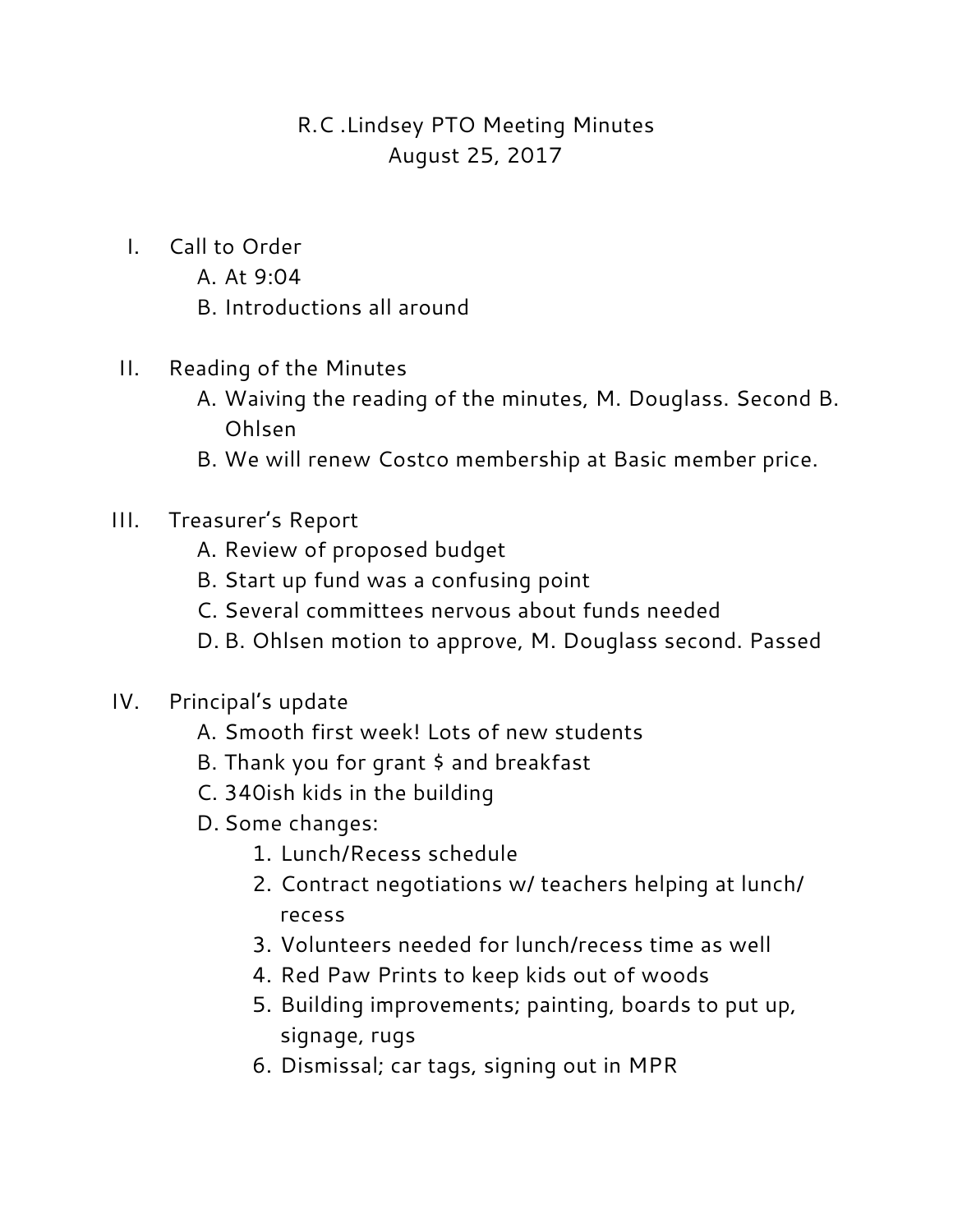- V. Old Business
	- A. Convocation Breakfast
		- 1. Served all district employees
	- B. Grant Breakfast
		- 1. Gave all teachers a little \$ to help in classroom
	- C. Audit Findings
		- 1. D. Kreuz submitted, will be included in notes
		- 2. B. Ohlsen motion to accept recommendations, D. Geraci second

## VI. New Business

- A. Online PTO Membership! Fill out all forms online!
- B. Committee Intros
- C. Committees in need of leadership PVR!
	- 1. Teachers need this help, but if there is no committee chair, we will cut this committee
- D. Box Tops
	- 1. Contest starting soon, flyer coming out!
- E. Kalahari
	- 1. Need 10 rooms, only have 5 reserved now.
	- 2. \$119/night
	- 3. \$10 back per room for us!
- VII. Adjournment
	- A. M. Minotas motion to adjourn, M. Douglass second
	- B. Approved, 10:04.

## **Upcoming Events: Mark your calendar!**

- Aug 31 Open House K (6:15pm), 2 (7pm), 4 (7:45pm)
- Sept 1, 4 No School
- Sept 6 Open House 1 (6:15pm), 3 (7pm), 5 (7:45pm)
- Sept 8 PTO Meeting 9am